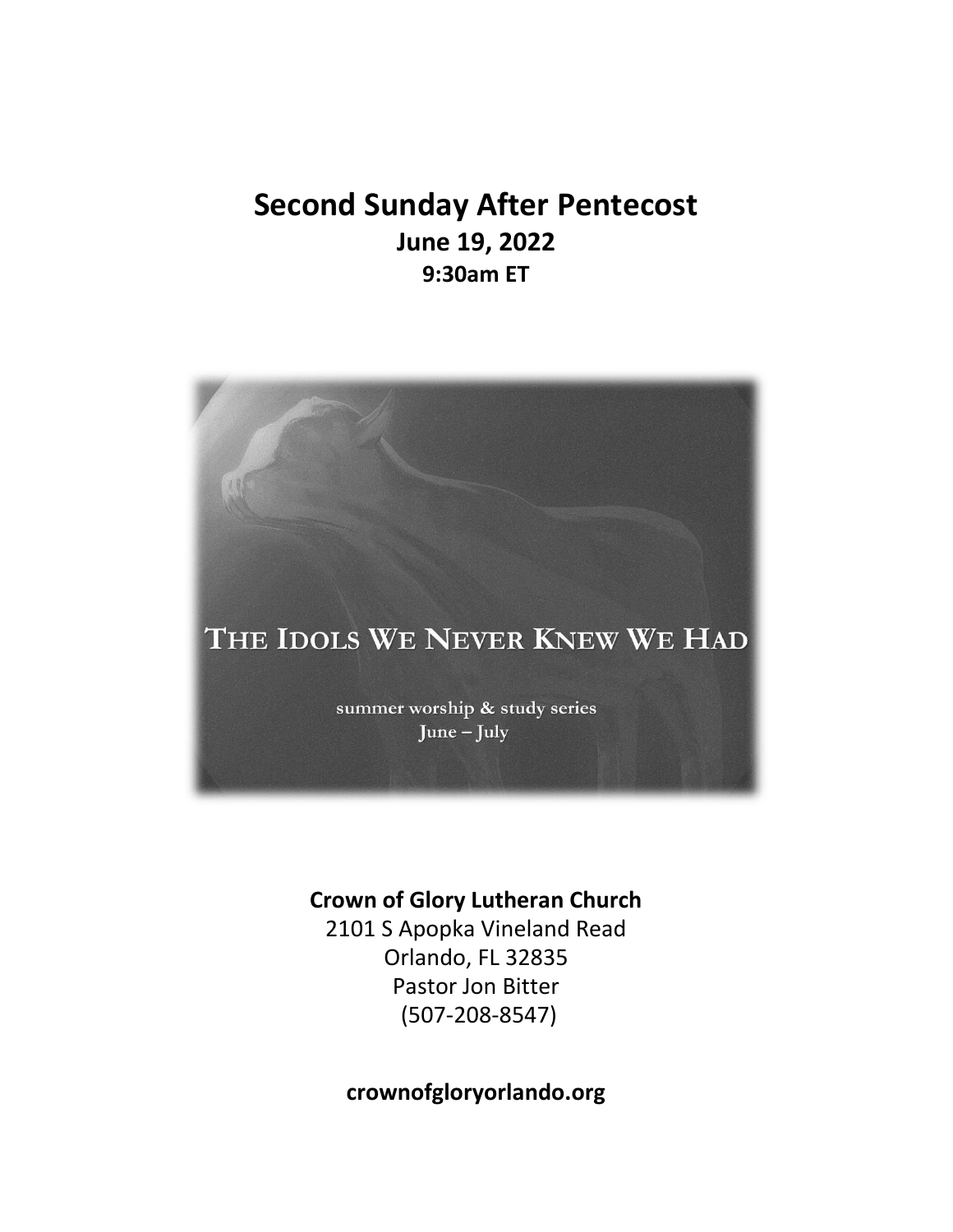**Come, Christians Join to Sing** *CW 599*



### **Invocation**

In the name of the Father and of the  $+$  Son and of the Holy Spirit. **Amen.**

### **Confession**

Blessed are they whose transgressions are forgiven, whose sins are covered. **Blessed are they whose sin the Lord does not count against them.**

Let us confess our sins to the Lord.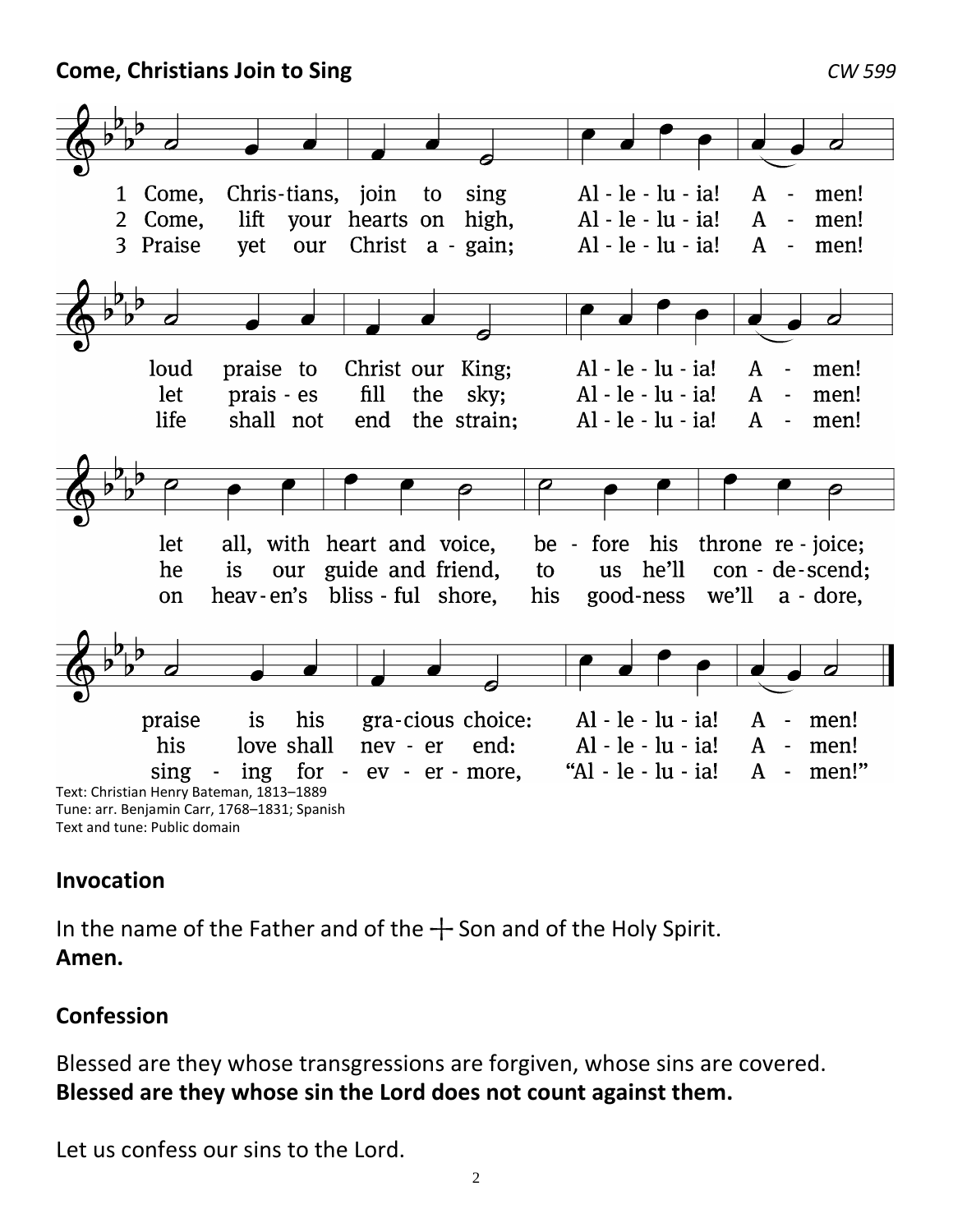**Almighty and merciful Father,** 

 **we have strayed from your ways like lost sheep. We have followed what we have devised and desired in our hearts. We have offended you and sinned against your holy law. We have done those things that we should not have done, and we have not done those things that we should have done. Have mercy on us, Lord! Spare us, forgive us, and restore us, according to your promises in Christ Jesus.**

### **Declaration of Grace**

God, our merciful Father, has forgiven all our sins. He sent his Son, Jesus Christ, to be our Redeemer and Savior. Jesus paid the penalty for our guilt by his death on the cross and freed us from death by his resurrection from the grave. We have peace with God now and forever. **Amen.**

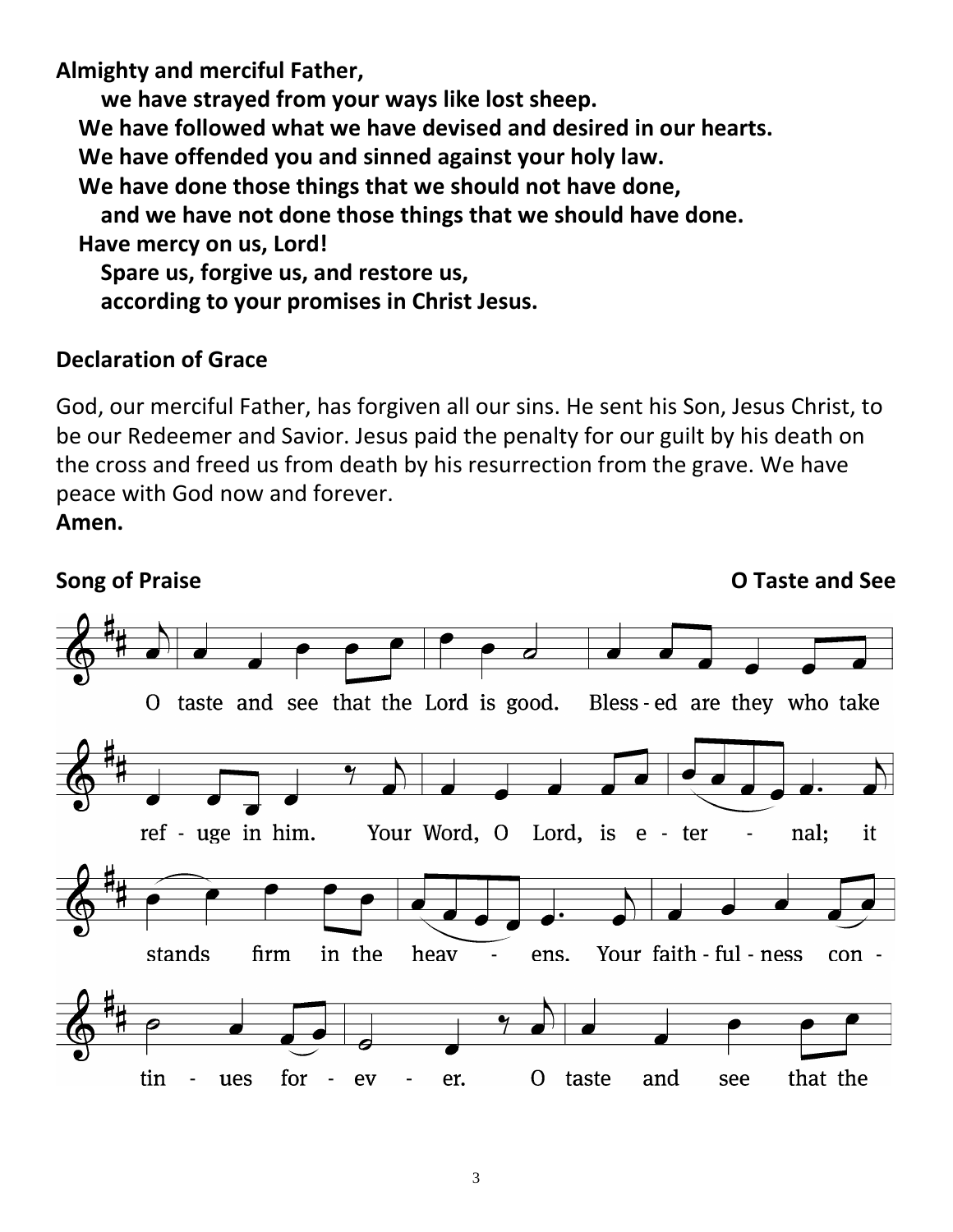

# **Prayer of the Day**

O Lord Jesus Christ, preserve the congregation of believers with your never-failing mercy. Help us avoid whatever is wicked and harmful, and guide us in the way that leads to our salvation; for you live and reign with the Father and the Holy Spirit, one God, now and forever.

**Amen.**

**First Reading** *2 Kings 17:7-20*

<sup>7</sup>All this took place because the Israelites had sinned against the LORD their God, who had brought them up out of Egypt from under the power of Pharaoh king of Egypt. They worshiped other gods  $8$  and followed the practices of the nations the LORD had driven out before them, as well as the practices that the kings of Israel had introduced. <sup>9</sup>The Israelites secretly did things against the LORD their God that were not right. From watchtower to fortified city they built themselves high places in all their towns.  $10$ They set up sacred stones and Asherah poles on every high hill and under every spreading tree.  $^{11}$ At every high place they burned incense, as the nations whom the LORD had driven out before them had done. They did wicked things that aroused the LORD's anger. <sup>12</sup>They worshiped idols, though the LORD had said, "You shall not do this." <sup>13</sup>The LORD warned Israel and Judah through all his prophets and seers: "Turn from your evil ways. Observe my commands and decrees, in accordance with the entire Law that I commanded your ancestors to obey and that I delivered to you through my servants the prophets."

<sup>14</sup>But they would not listen and were as stiff-necked as their ancestors, who did not trust in the LORD their God. <sup>15</sup>They rejected his decrees and the covenant he had made with their ancestors and the statutes he had warned them to keep. They followed worthless idols and themselves became worthless. They imitated the nations around them although the LORD had ordered them, "Do not do as they do."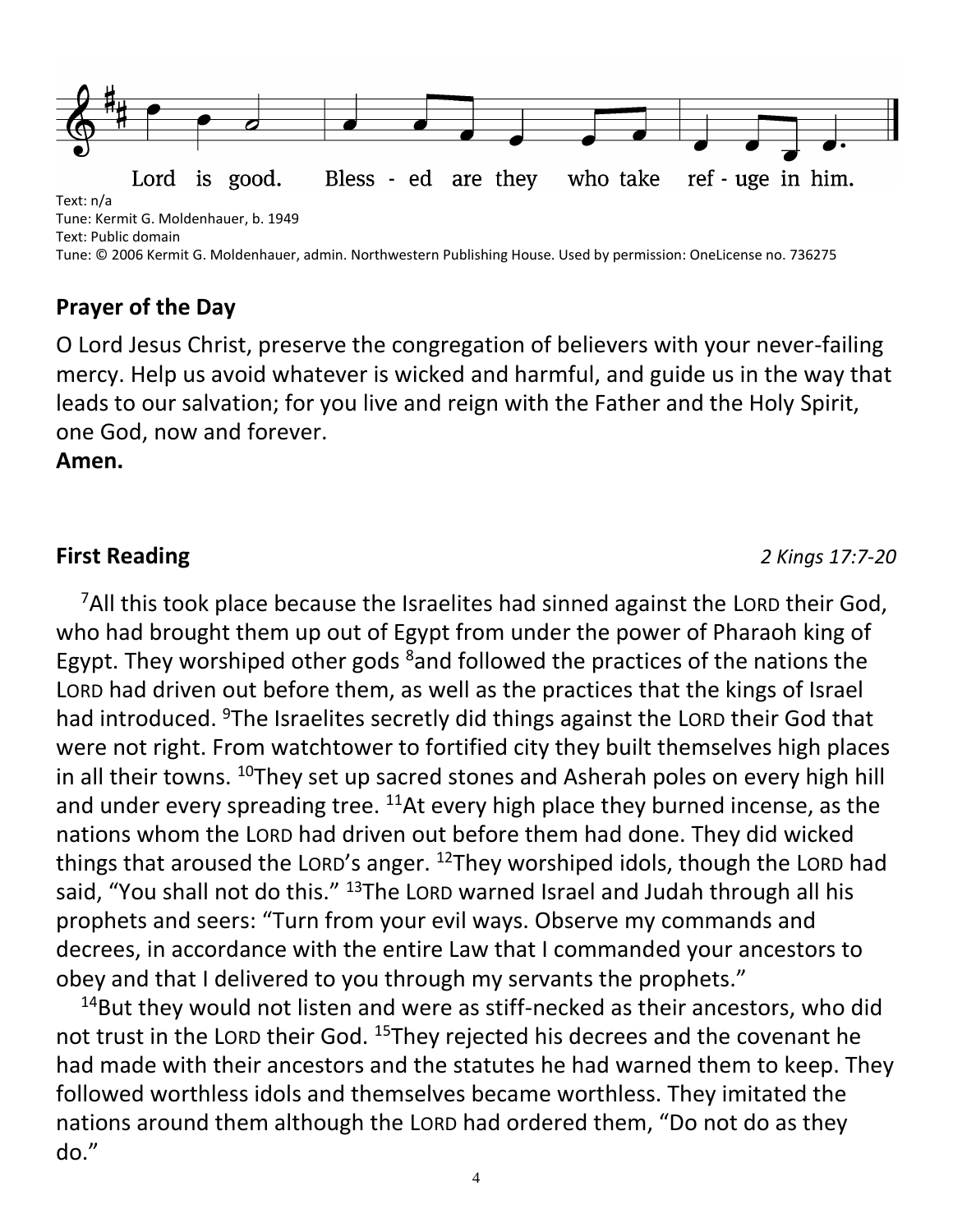<sup>16</sup>They forsook all the commands of the LORD their God and made for themselves two idols cast in the shape of calves, and an Asherah pole. They bowed down to all the starry hosts, and they worshiped Baal. <sup>17</sup>They sacrificed their sons and daughters in the fire. They practiced divination and sought omens and sold themselves to do evil in the eyes of the LORD, arousing his anger.

<sup>18</sup>So the LORD was very angry with Israel and removed them from his presence. Only the tribe of Judah was left, <sup>19</sup>and even Judah did not keep the commands of the LORD their God. They followed the practices Israel had introduced. <sup>20</sup>Therefore the LORD rejected all the people of Israel; he afflicted them and gave them into the hands of plunderers, until he thrust them from his presence.

## **Psalm of the Day** *Psalm 121*

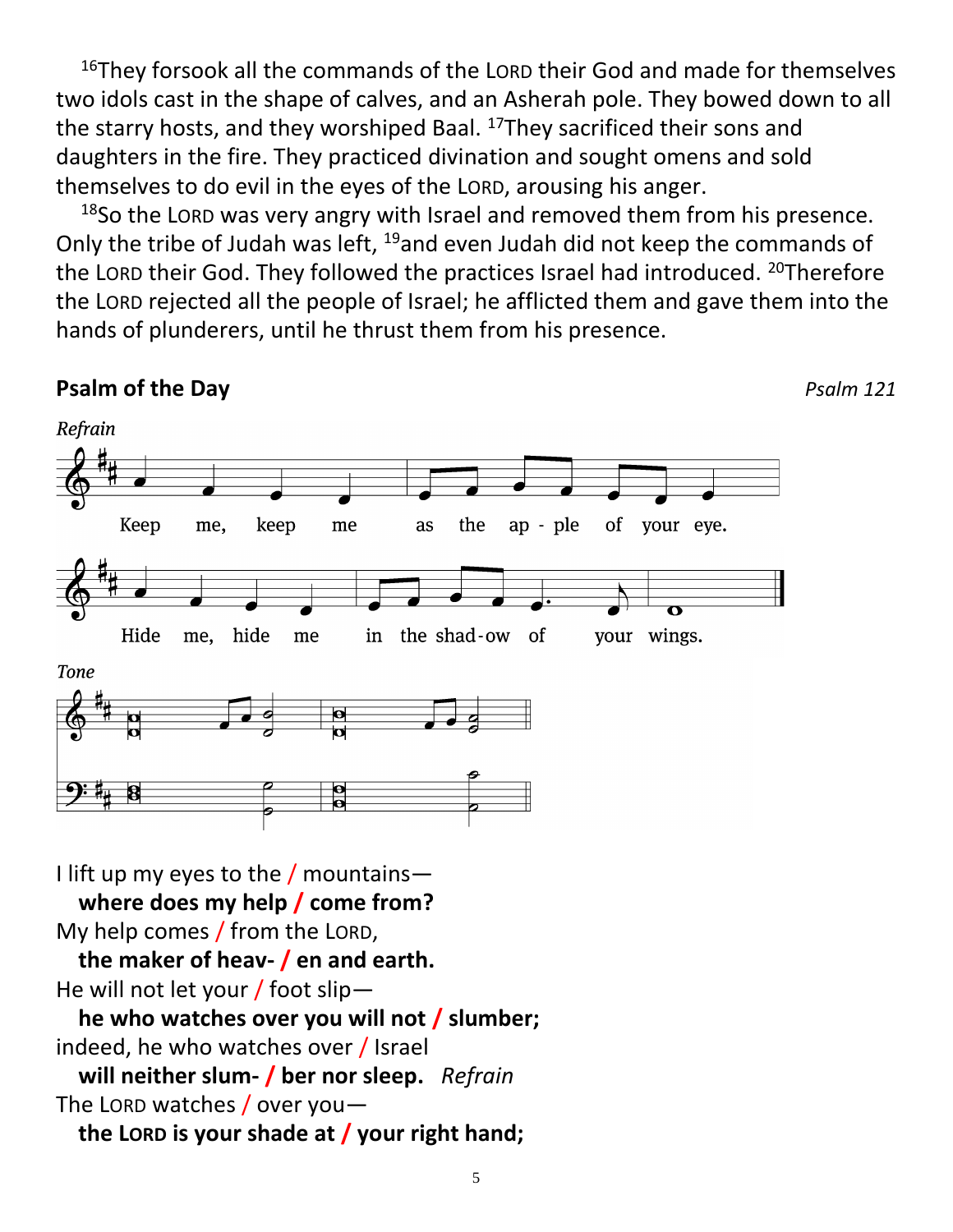the sun will not harm / you by day, **nor the / moon by night.** The LORD will keep you / from all harm  **he will watch o- / ver your life;** the LORD will watch over your coming and / going **both now and for- / evermore.**

**Glory be to the Father and** / **to the Son and to the Holy** / **Spirit, as it was in the be-** / **ginning, is now, and will be forever.** / **Amen.** *Refrain*

Tune: Jane Marshall Tune: © 1986 Choristers Guild. Used by permission: OneLicense no. 736275 Setting: © 1993 Kermit G. Moldenhauer, admin. Northwestern Publishing House. Used by permission: OneLicense no. 736275

# **Second Reading** *Acts 17:16–31*

<sup>16</sup>While Paul was waiting for them in Athens, he was greatly distressed to see that the city was full of idols.  $17$ So he reasoned in the synagogue with both Jews and God-fearing Greeks, as well as in the marketplace day by day with those who happened to be there. <sup>18</sup>A group of Epicurean and Stoic philosophers began to debate with him. Some of them asked, "What is this babbler trying to say?" Others remarked, "He seems to be advocating foreign gods." They said this because Paul was preaching the good news about Jesus and the resurrection. <sup>19</sup>Then they took him and brought him to a meeting of the Areopagus, where they said to him, "May we know what this new teaching is that you are presenting? <sup>20</sup>You are bringing some strange ideas to our ears, and we would like to know what they mean."  $^{21}($ All the Athenians and the foreigners who lived there spent their time doing nothing but talking about and listening to the latest ideas.)

<sup>22</sup>Paul then stood up in the meeting of the Areopagus and said: "People of Athens! I see that in every way you are very religious. <sup>23</sup> For as I walked around and looked carefully at your objects of worship, I even found an altar with this inscription: to an unknown god. So you are ignorant of the very thing you worship—and this is what I am going to proclaim to you.

 $24$ "The God who made the world and everything in it is the Lord of heaven and earth and does not live in temples built by human hands. <sup>25</sup>And he is not served by human hands, as if he needed anything. Rather, he himself gives everyone life and breath and everything else.  $^{26}$ From one man he made all the nations, that they should inhabit the whole earth; and he marked out their appointed times in history and the boundaries of their lands. <sup>27</sup>God did this so that they would seek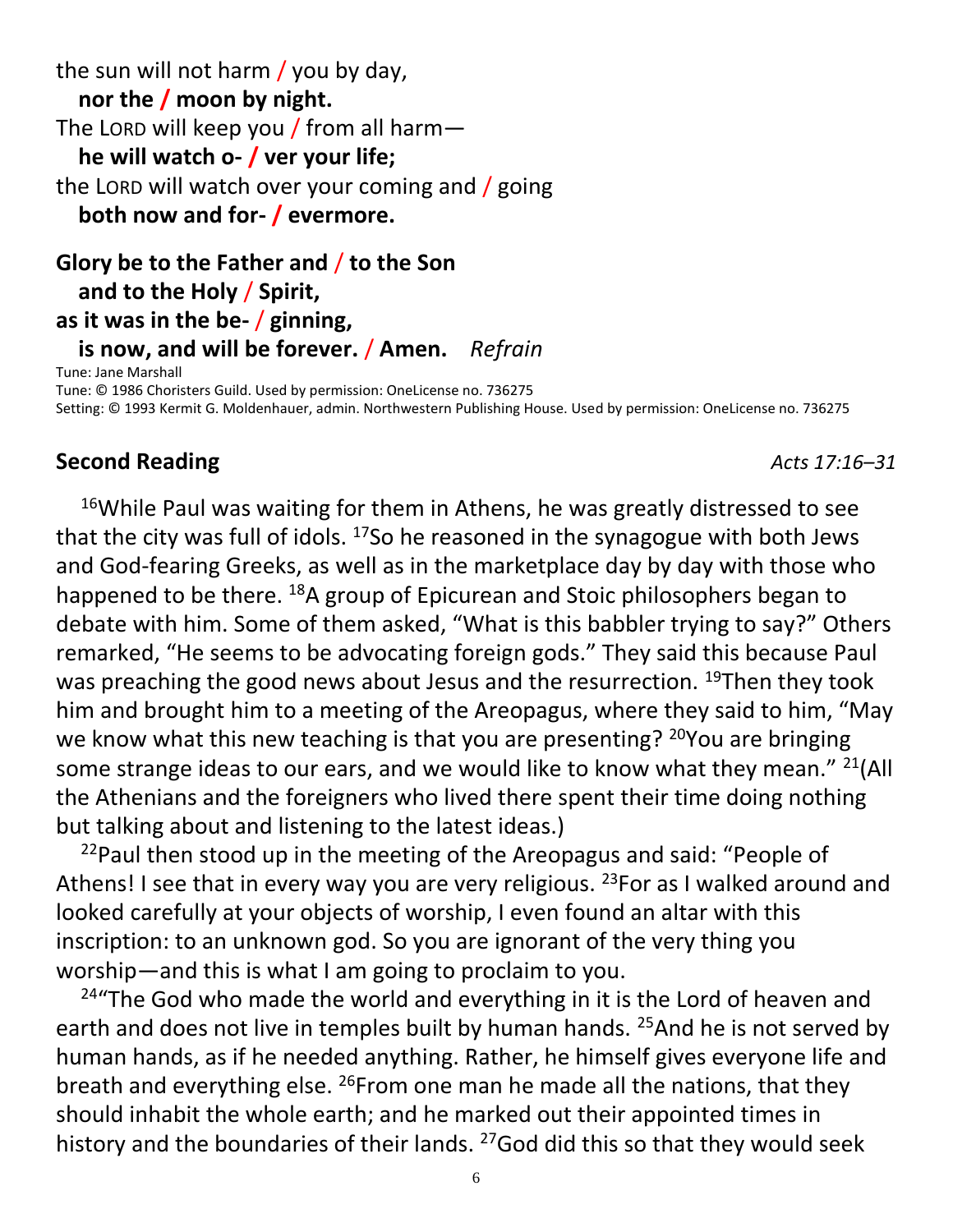him and perhaps reach out for him and find him, though he is not far from any one of us. <sup>28</sup>'For in him we live and move and have our being.' As some of your own poets have said, 'We are his offspring.'

 $29$ "Therefore since we are God's offspring, we should not think that the divine being is like gold or silver or stone—an image made by human design and skill.  $30$ In the past God overlooked such ignorance, but now he commands all people everywhere to repent. <sup>31</sup>For he has set a day when he will judge the world with justice by the man he has appointed. He has given proof of this to everyone by raising him from the dead."

### **Youth Message**

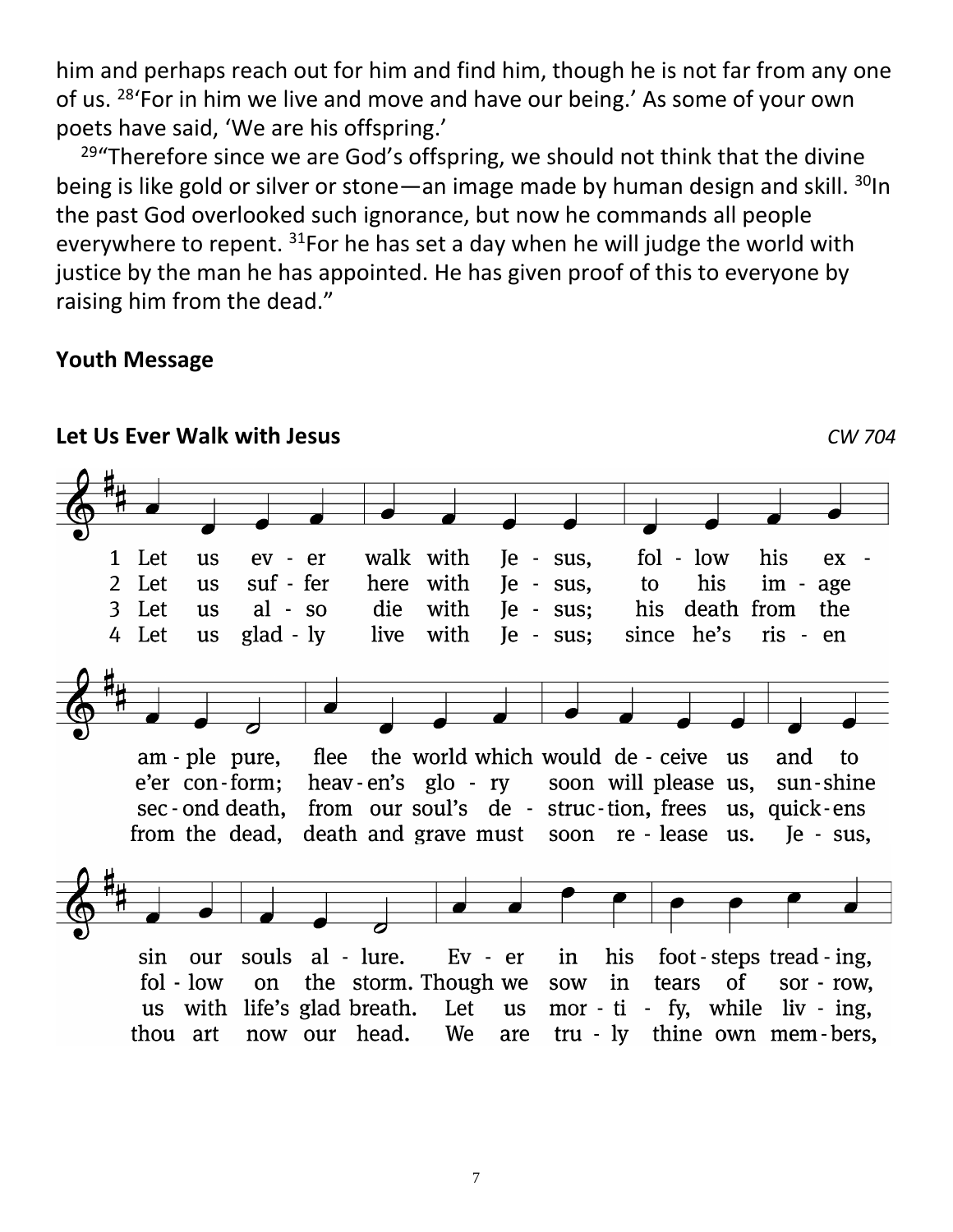

**Sermon** *Matthew 16:21-26*

 $21$ From that time on Jesus began to explain to his disciples that he must go to Jerusalem and suffer many things at the hands of the elders, the chief priests and the teachers of the law, and that he must be killed and on the third day be raised to life.

<sup>22</sup>Peter took him aside and began to rebuke him. "Never, Lord!" he said. "This shall never happen to you!"

<sup>23</sup> Jesus turned and said to Peter, "Get behind me, Satan! You are a stumbling block to me; you do not have in mind the concerns of God, but merely human concerns."

<sup>24</sup>Then Jesus said to his disciples, "Whoever wants to be my disciple must deny themselves and take up their cross and follow me. <sup>25</sup>For whoever wants to save their life will lose it, but whoever loses their life for me will find it. 26What good will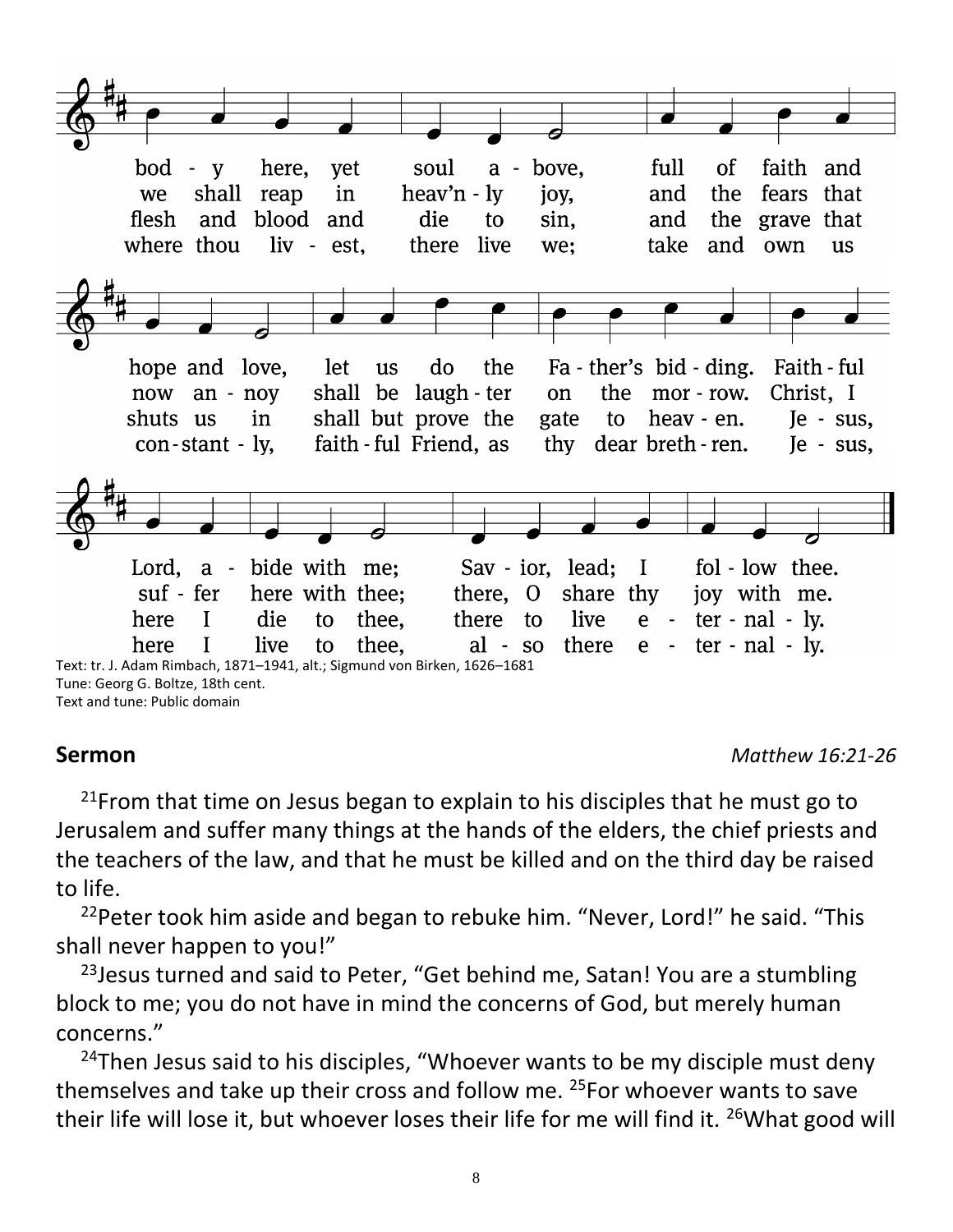it be for someone to gain the whole world, yet forfeit their soul? Or what can anyone give in exchange for their soul?

### **Apostles' Creed**

**I believe in God, the Father Almighty, maker of heaven and earth.**

**I believe in Jesus Christ, his only Son, our Lord, who was conceived by the Holy Spirit, born of the Virgin Mary, suffered under Pontius Pilate, was crucified, died, and was buried. He descended into hell. The third day he rose again from the dead. He ascended into heaven and is seated at the right hand of God the Father Almighty. From there he will come to judge the living and the dead.**

**I believe in the Holy Spirit,**

 **the holy Christian Church, the communion of saints, the forgiveness of sins, the resurrection of the body, and the life everlasting. Amen.**

### **Offering**

**Prayer of the Church** *Spoken by Pastor*

**Lord's Prayer**

**Our Father in heaven, hallowed be your name, your kingdom come, your will be done on earth as in heaven. Give us today our daily bread. Forgive us our sins,**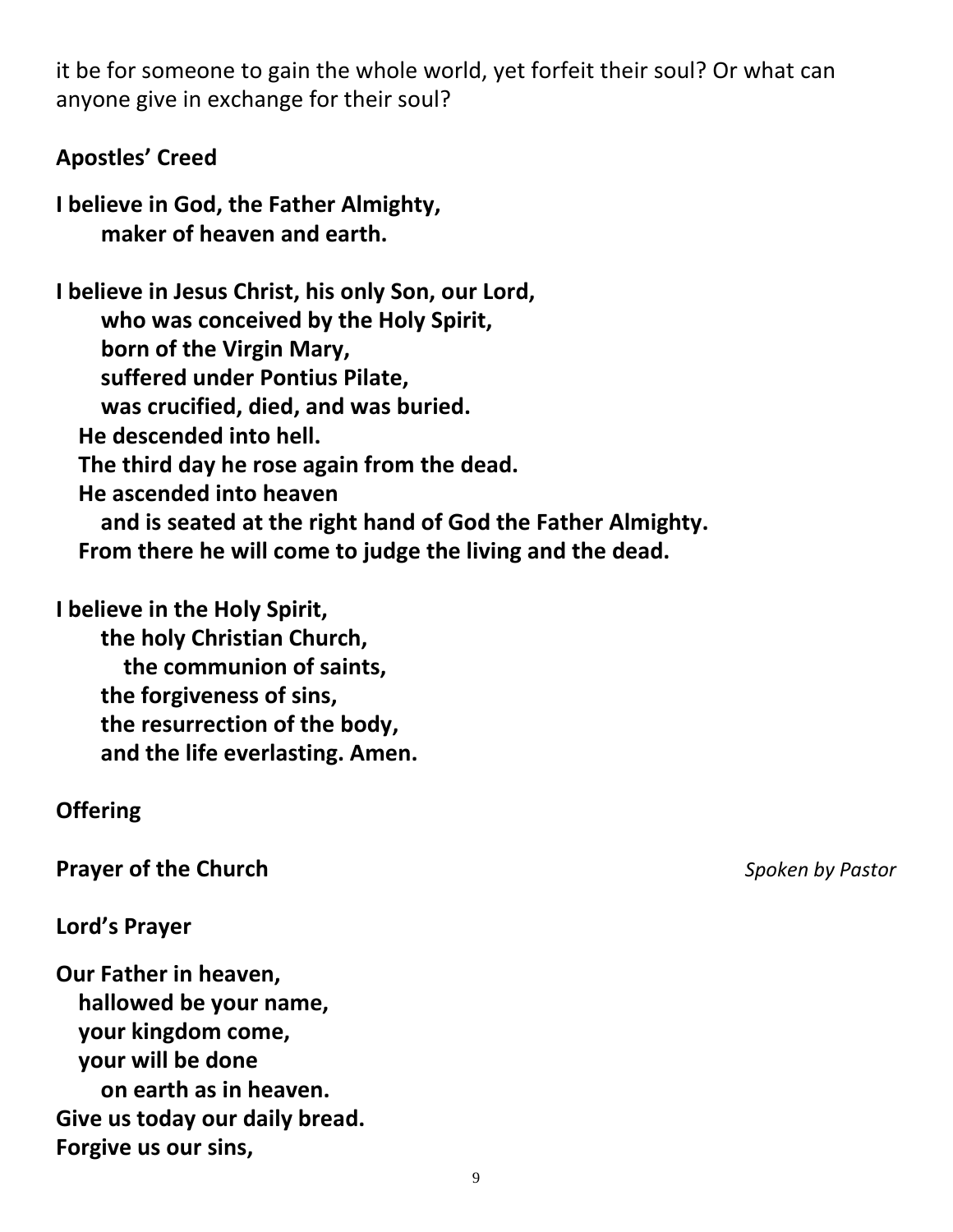**as we forgive those who sin against us. Lead us not into temptation, but deliver us from evil. For the kingdom, the power, and the glory are yours now and forever. Amen.**

### **What Is the World to Me** *CW 717*

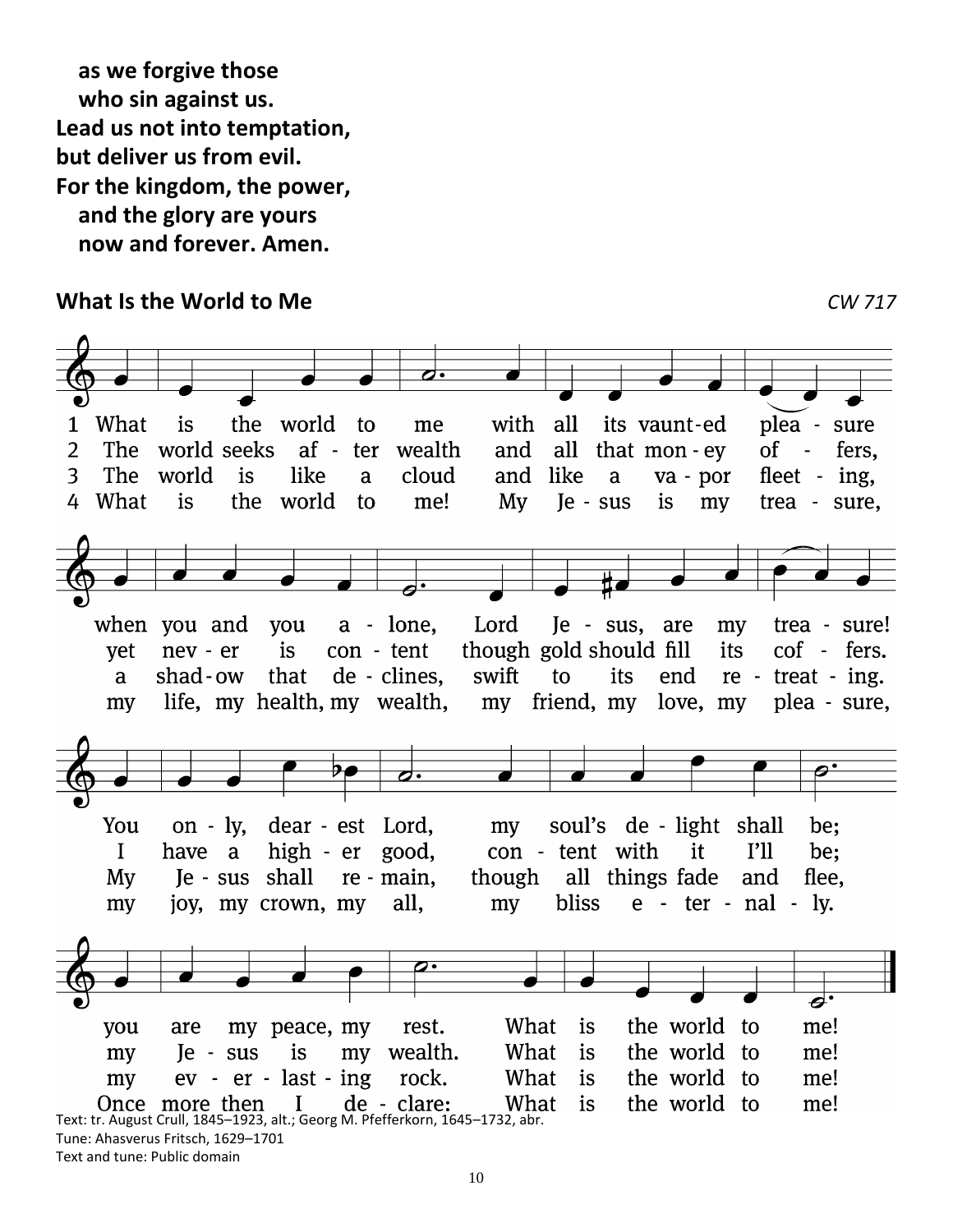# **Prayer**

Almighty God, we thank you for teaching us the things you want us to believe and do. Help us by your Holy Spirit to keep your Word in pure hearts that we may be strengthened in faith, guided in holiness, and comforted in life and in death, through Jesus Christ our Lord, who lives and reigns with you and the Holy Spirit, one God, now and forever.

**Amen.**

# **Blessing**

The Lord bless you and keep you. The Lord make his face shine on you and be gracious to you. The Lord look on you with favor and  $+$  give you peace. **Amen.**

# **Take the World, but Give Me Jesus** *CW 699*